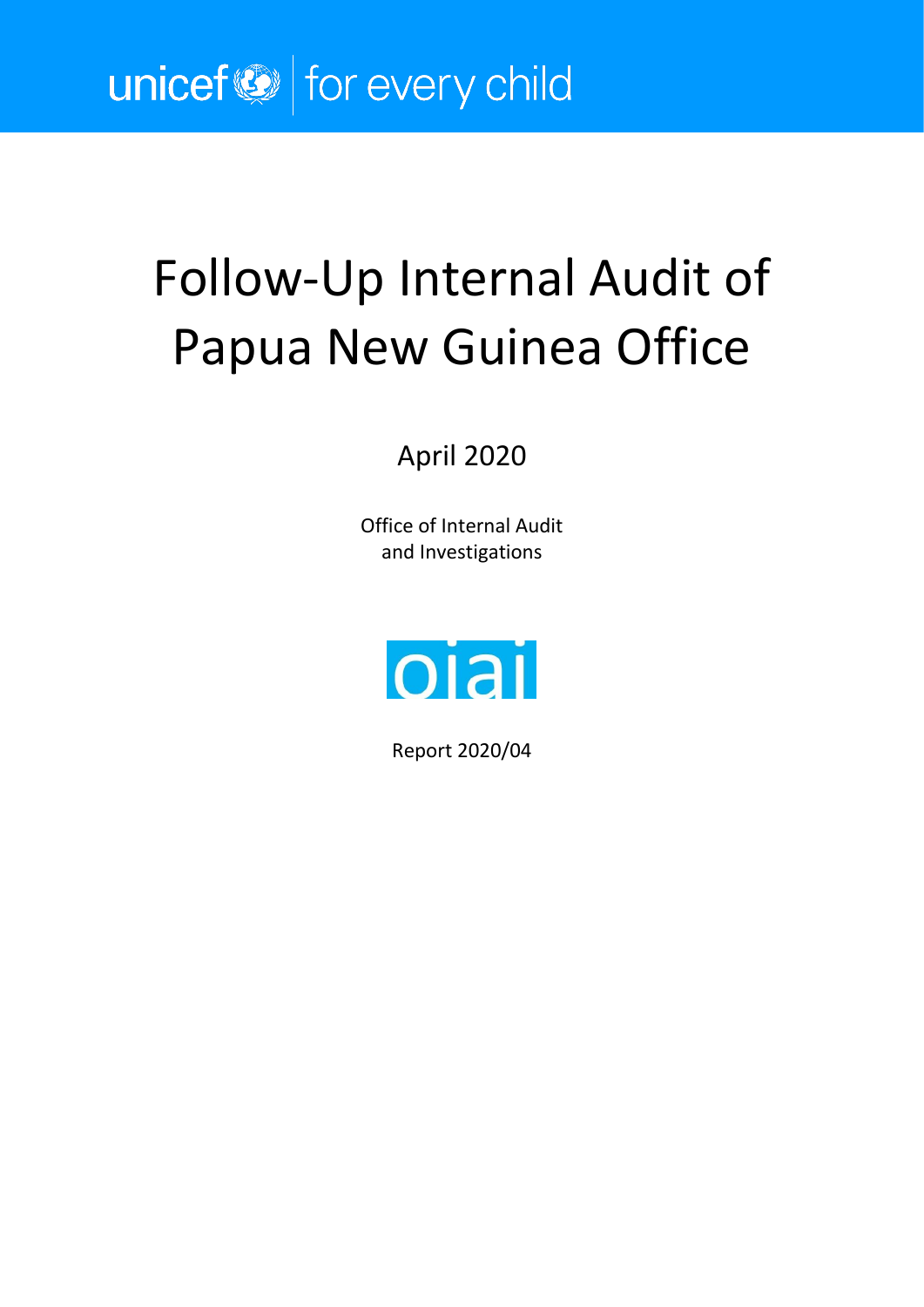## Contents

| <b>Summary</b>                                                                                        | 3      |
|-------------------------------------------------------------------------------------------------------|--------|
| <b>Objectives</b>                                                                                     | 4      |
| <b>Status of previously agreed actions</b>                                                            | 4      |
| Assurance on use of direct cash transfers (Agreed action 9)<br>Reporting to donors (Agreed action 11) | 4<br>5 |
| Annex A: Methodology, and definition of priorities and conclusions                                    |        |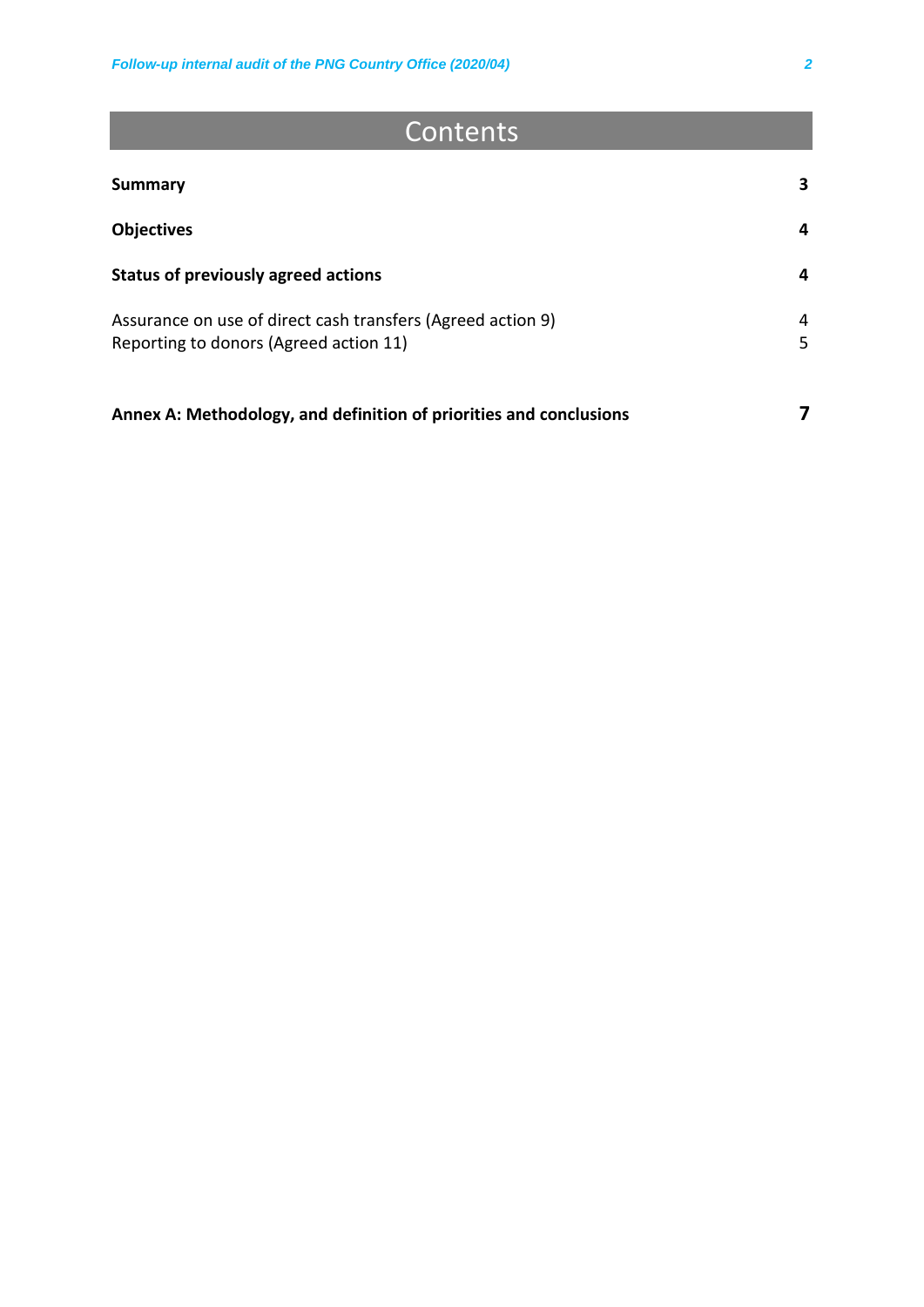# **Summary**

The Office of Internal Audit and Investigations (OIAI) has conducted a follow-up audit of the Papua New Guinea (PNG) Country Office. The follow-up audit, which was conducted remotely, covered the period from October 2018 to December 2019. The original audit was conducted from April to May 2018, and the audit report (2018/06) was finalized in September 2018. It recorded an 'Adverse' rating, as the audit had found significant weaknesses in governance, risk management and control processes. Actions were agreed with management to address these.

The objective of the follow-up audit was to provide assurance that the remedial actions had been implemented and to assess the risk of not implementing any previously agreed actions. The 2018- 2022 country programme is comprised of five outcome areas, in health, nutrition, education, child protection and WASH (water, sanitation and hygiene). These contribute to all five goals of the UNICEF Strategic Plan 2018-2021. The UNICEF country programme primarily contributes to the UNDAF 2018- 2022 "People" outcome, which envisages that "by 2022, people in Papua New Guinea, especially the most marginalized and vulnerable, have enhanced and sustained utilization of quality and equitable services, food security and social protection". The office fully utilized budgeted funds of US\$ 20 million in 2018 and US \$21 million in 2019.

The PNG country office is in the capital, Port Moresby. There are no zone offices. As of January 2020, the office had 49 approved posts.

#### **Results of the follow-up audit, and actions agreed**

The audit noted that all 11 previously agreed actions in the original audit report had been implemented by the office and closed by OIAI. However, the office took longer than originally planned to implement these actions. For instance, due to other competing priorities related to the need to respond to polio outbreak, the closure of the six high-priority agreed actions took between three and eight months after the planned closure dates. Additionally, two actions (rated as high priority) previously reported as implemented by the office had in fact not been consistently implemented. In one case, the office had not implemented a fully risk-based assurance plan or followed up with implementing partners to make sure high-priority recommendations arising from assurance activities had been implemented. In the second case, the results described in donor reports were not supported with enough evidence.

The follow-up audit also reviewed implementation of two further agreed actions that were not included in the original report, but were transmitted to you at the time in a confidential memo. This was done because they concerned safety and security, and it was not thought to be in the interest of the PNG staff to disclose them publicly. They related to *Safety and security of staff and assets* (high priority) and *Programme criticality* (medium priority).

As they have now been addressed, OIAI regards them as no longer sensitive. The audit found that these two agreed actions had been fully implemented and generally sustained. The medium-priority observation was closed on time by the office, but the high-priority observation took 12 months longer than originally planned. However, both are now closed, and no further action need be agreed. They are therefore not discussed in the body of the report.

#### **Conclusion**

Based on the audit work performed, OIAI concluded at the end of the follow-up audit that the agreed actions arising from the 2018 PNG country Office audit had been generally implemented.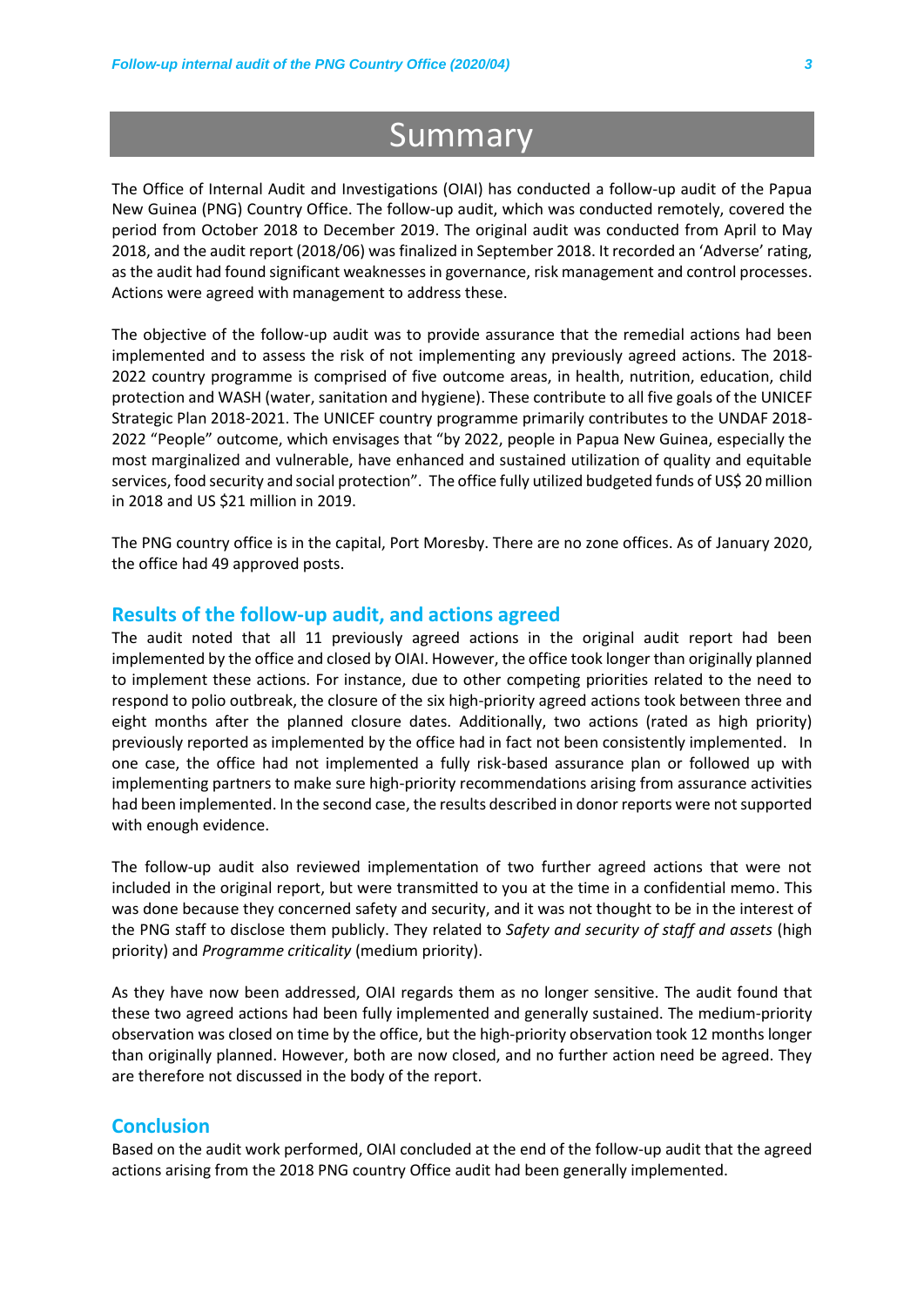# Audit objectives

The objective of this follow-up audit was to provide assurance on the extent to which the remedial actions identified in the 2018 internal audit (report 2018/06) had been implemented, and help focus management attention on any action that remained outstanding or had not been fully sustained. The follow-up audit covered the period from October 2018 to December 2019, with the audit team starting their work in late November 2019 and ending in mid-January 2020.

The follow-up audit was carried out remotely. The audit team used various techniques including interviews (staff and implementing partners), tests of controls, reviews, and analysis as appropriate. Where the audit found delays in implementing the actions from the 2018 audit, root causes were identified and analysed with management, and measures agreed accordingly.

### Status of previously agreed actions

The audit report issued in September 2018 (2018/06) identified 11 agreed actions. Six were rated as high priority, as the audit had found significant weaknesses in governance, risk management and control processes. The audit report recorded an 'Adverse' rating. Actions were agreed with management to address the weaknesses found.

This follow-up audit found that that all 11 previously agreed actions in the original audit report had been implemented by the office and closed by OIAI. However, 10 of those actions had taken longer than anticipated. For instance, the closure of the six high-priority agreed actions took between three and eight months after the planned closure dates. However, this was understandable as the office needed to respond to, and prioritize, the nationwide polio outbreaks thatstarted in July 2018. UNICEF is a leading Emergency Agency in the UN Country Team, and was asked by the Government to assist with the response. The office diverted significant resources to this effort.

Since the closure of the 11 previously agreed actions by OIAI, the office had continued to implement nine (including four rated as high priority) by the end of December 2019. However, the remaining two rated as high priority had not been fully implemented. These related to assurance on the use of direct cash transfers and to reporting to donors. They are discussed below.

#### **Assurance on use of direct cash transfers (Agreed action 9)**

In 2019 the office transferred US\$ 8.4 million to 36 partners. To obtain assurance that cash transfers to partners have been used as agreed, UNICEF (along with two other UN agencies) uses the Harmonized Approach to Cash Transfers. This is a risk-based framework that involves an assessment of the risk involved in working with a particular partner; the type and number of assurance activities will be set accordingly. They include programmatic visits, to verify that activities are proceeding as planned; spot checks of financial records; and audits. There is also a macro-assessment of the host country's public financial system (UNICEF does not currently require this, but in the case of PNG a macro-assessment had been done).

In the original 2018 audit, OIAI made some observations on the way the office assessed partners and its implementation of assurance activities. In response, the office agreed to strengthen oversight of assurance controls on the use of funds by implementing partners, and to take the following specific steps:

i. Review the results of macro-assessment to determine the specific implications for UNICEF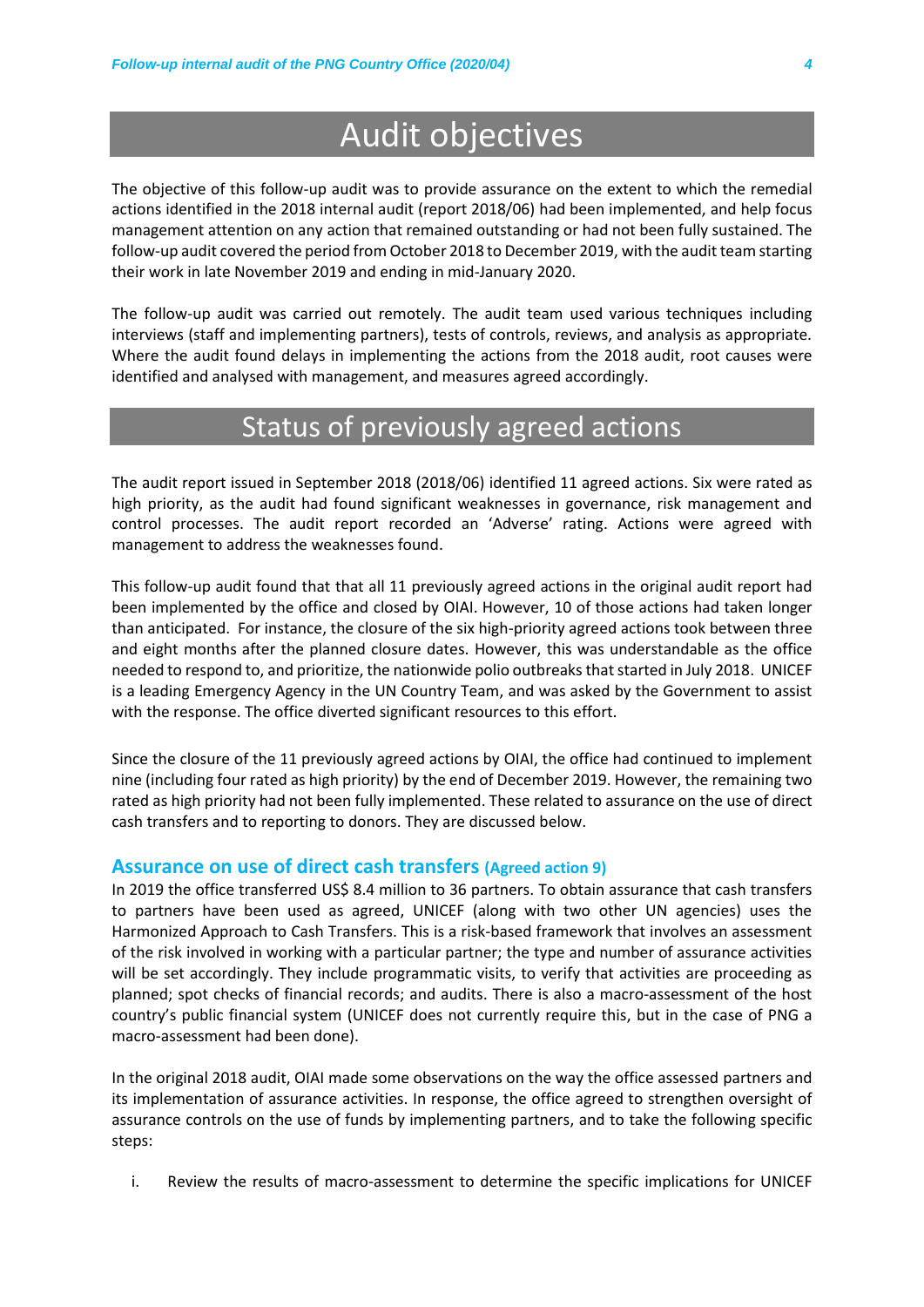assurance activities of the significant weaknesses reported.

- ii. Ensure that micro-assessments and assurance activities are risk-based and are adequately planned, implemented and monitored.
- iii. Build staff capacity, and develop a strategy and a plan, for supporting and guiding selected implementing partners on cash-transfer processes.

The original planned completion date for these agreed actions was December 2018.

The office had reviewed the results of the macro-assessment and identified specific implications regarding the assurance activities and risk ratings assigned to Government partners. The office engaged audit firms to conduct assurance activities and micro-assessments. It had also established a standard operating procedure on cash transfers and trained partners and staff on the harmonized approach to cash transfers (HACT) standards and processes.

However, the office had not updated the assurance plan to increase the number of spot checks for partners that had significant control weaknesses identified through assurance activities. As a result, the assurance plan was still not fully risk-based. Further, the office did not follow up on implementation of high-priority recommendations arising from assurance activities and microassessments.

The office told the audit that it had prioritized the completion of minimum assurance activities during 2019. It also stated that the Financial Assurance Module in eTools<sup>1</sup> scheduled to be adopted in February 2020 would replace the office's HACT Assurance Activities Tracker, which was maintained manually.

The audit concluded that the previous agreed action in this area had been partially sustained. A recommendation is made below to address the outstanding issues.

#### **Follow-up agreed action 1 (medium priority):** The office agrees to:

- i. Strengthen controls to ensure regular monitoring of the implementation of high-priority recommendations arising from micro-assessments and assurance activities, so that outstanding risks are dealt with promptly.
- ii. Ensure the assurance plan is fully risk-based, by increasing the frequency of assurance activities for partners with significant outstanding recommendations arising from assurance work.

**Responsible staff members:** Deputy Representative – Programme, Deputy Representative – Operations, Programme Section Chiefs and HACT focal point **Date by which action will be taken:** 31 August 2020

#### **Reporting to donors (Agreed action 11)**

In the 2018 audit, OIAI was critical of the office's donor reporting. That audit had tested a sample of eight results/achievements in four donor reports to see if they were supported with sufficient appropriate evidence. It found that seven lacked sufficient supporting documentation. The audit also commented on several elements that could have improved the reports.

 $1$  UNICEF's eTools is a suite of applications designed to help country offices monitor and organize various functions, including assurance activities and other HACT operations.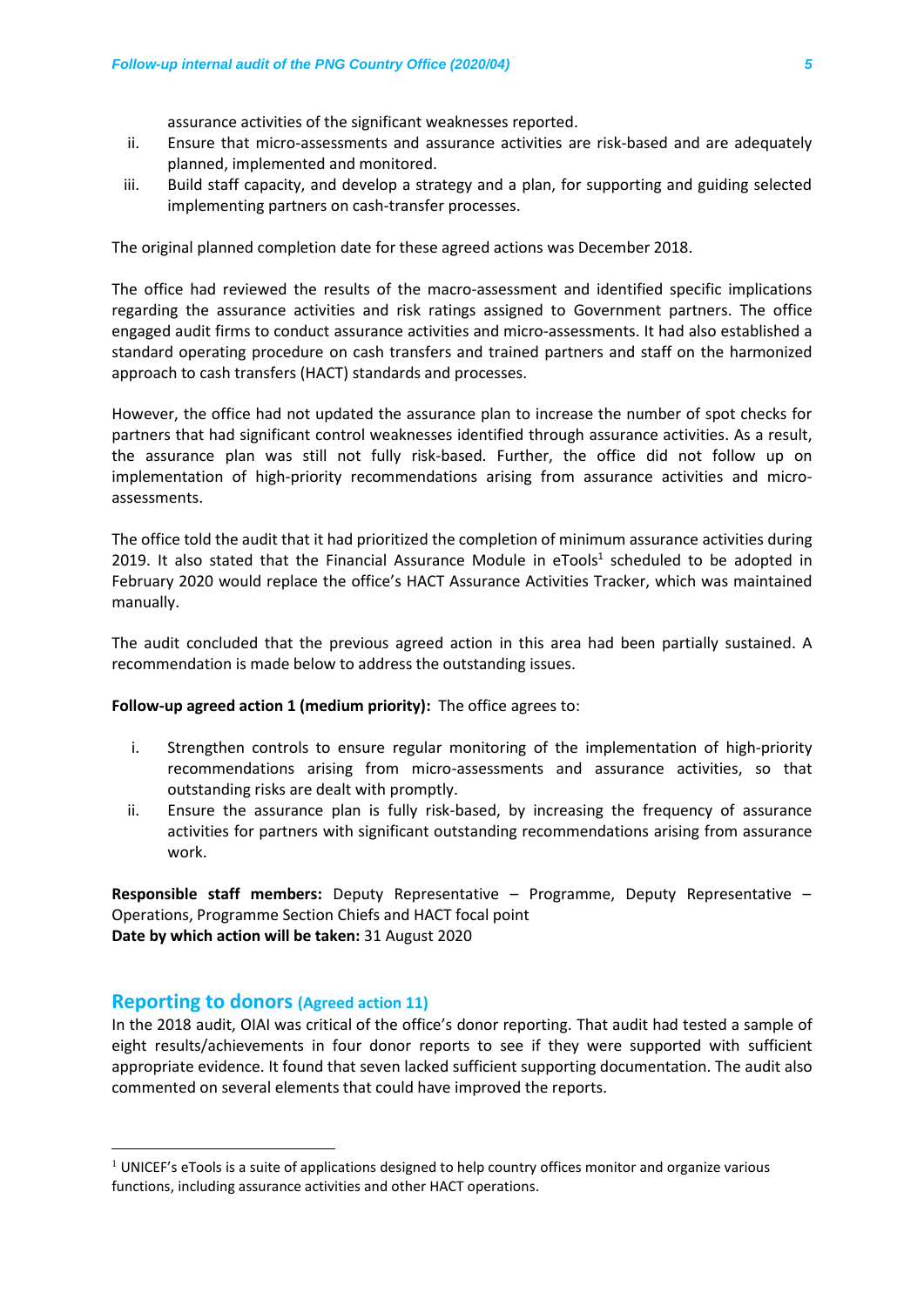In response, the office agreed to increase oversight of the quality of donor reports, and to take the following specific steps:

- i. Reinforce the guidance to staff on the quality assurance process for donor reporting and ensure donor reports are supported with sufficient appropriate evidence. (Original planned completion date: September 2018.)
- ii. Implement a feedback mechanism for soliciting and receiving feedback from donors. (This was reported as completed in July 2018.)

The office had drawn up a quality assurance checklist for the preparation, review and clearance of donor reports with programme sections. The checklist included a step to ensure that result statements given in donor reports were supported with sufficient appropriate evidence.

However, the checklist did not include a methodology for ensuring result statements were evidencebased. In six out of nine sampled reports issued from October 2018 to September 2019, the audit found that the office did not document its quality assurance review using the designated checklist. The audit reviewed six sampled result statements from two donor reports and found there was insufficient evidence to support the result statements. Further, no donor feedback forms had been attached to two out of the nine sampled reports.

The audit concluded that the previous agreed action in this area had been partially sustained. A recommendation is made below to address the outstanding issues described above.

#### **Follow-up agreed action 2 (medium priority):** The office agrees to:

- i. Reinforce oversight over the use of the quality assurance checklist for the preparation, review and clearance of donor reports.
- ii. Update the quality assurance checklist to include a methodology for ensuring result statements are evidence-based.
- iii. Systematically seek feedback from donors using a donor feedback form or other mechanism.

**Responsible staff members:** Deputy Representative – Programme **Date by which action will be taken:** 31 August 2020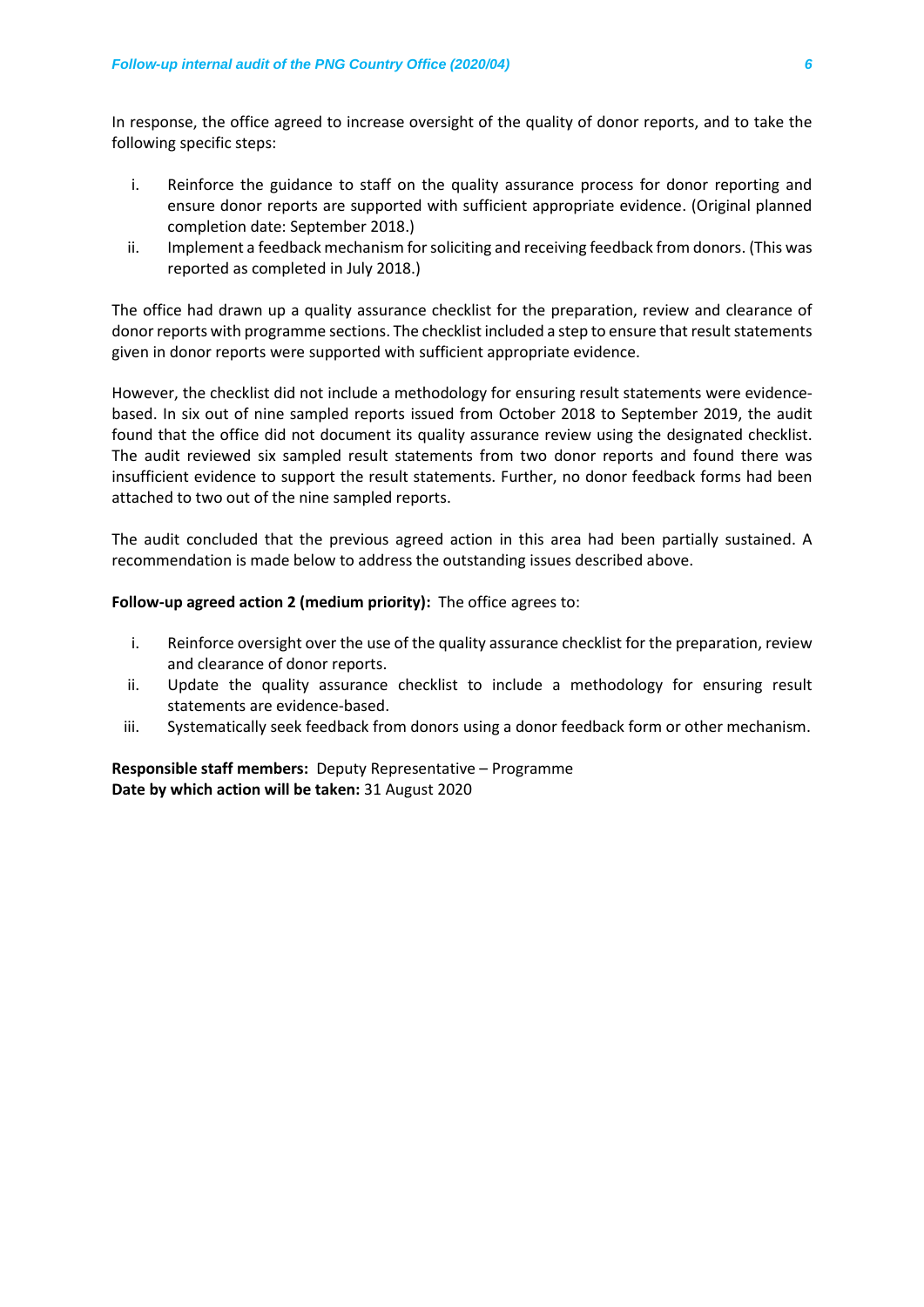### Annex A: Follow up methodology, and definitions of priorities and conclusions

The audit team assessed the timeliness, appropriateness and sustainability of corrective actions of the previous audit, which had resulted in an adverse opinion (audit report 2018/06). This was done through various techniques including interviews (staff and implementing partners), tests of controls, reviews, and analysis as appropriate. In case of delays in implementing corrective actions, root causes were identified and analysed with management so as to establish measures to reinforce implementation.

OIAI is firmly committed to working with auditees and helping them to strengthen their internal controls, governance and risk management practices in the way that is most practical for them. With support from the relevant regional office, the country office reviews and comments upon a draft follow up report. The Representative and their staff then work with the audit team on agreed action plans to address the follow up observations. These plans are presented in the report together with the follow up observations they address. OIAI follows up on these actions and reports quarterly to management on the extent to which they have been implemented.

The follow-up audit looked for areas where internal controls could be strengthened to reduce exposure to fraud or irregularities. It was not looking for fraud itself. This is consistent with normal auditing practices. However, UNICEF's auditors will consider any suspected fraud or mismanagement reported before or during a follow-up or other audit, and will ensure that the relevant bodies are informed. This may include asking the Investigations section to take action if appropriate.

The follow-up audit was conducted in accordance with the International Standards for the Professional Practice of Internal Auditing of the Institute of Internal Auditors. OIAI also followed the reporting standards of International Organization of Supreme Audit Institutions.

### Priorities attached to agreed actions

- **High:** Action is considered imperative to ensure that the audited entity is not exposed to high risks. Failure to take action could result in major consequences and issues.
- **Medium:** Action is considered necessary to avoid exposure to significant risks. Failure to take action could result in significant consequences.
- **Low:** Action is considered desirable and should result in enhanced control or better value for money. Low-priority actions, if any, are agreed with the country-office management but are not included in the final report.

### **Conclusions**

The following categories were used for the overall conclusion in the follow up audit report:

#### *[Unqualified (satisfactory) conclusion]*

Based on the audit work performed, OIAI concluded at the end of the follow-up audit that the actions agreed as a result of the previous audit had been generally implemented and sustained by